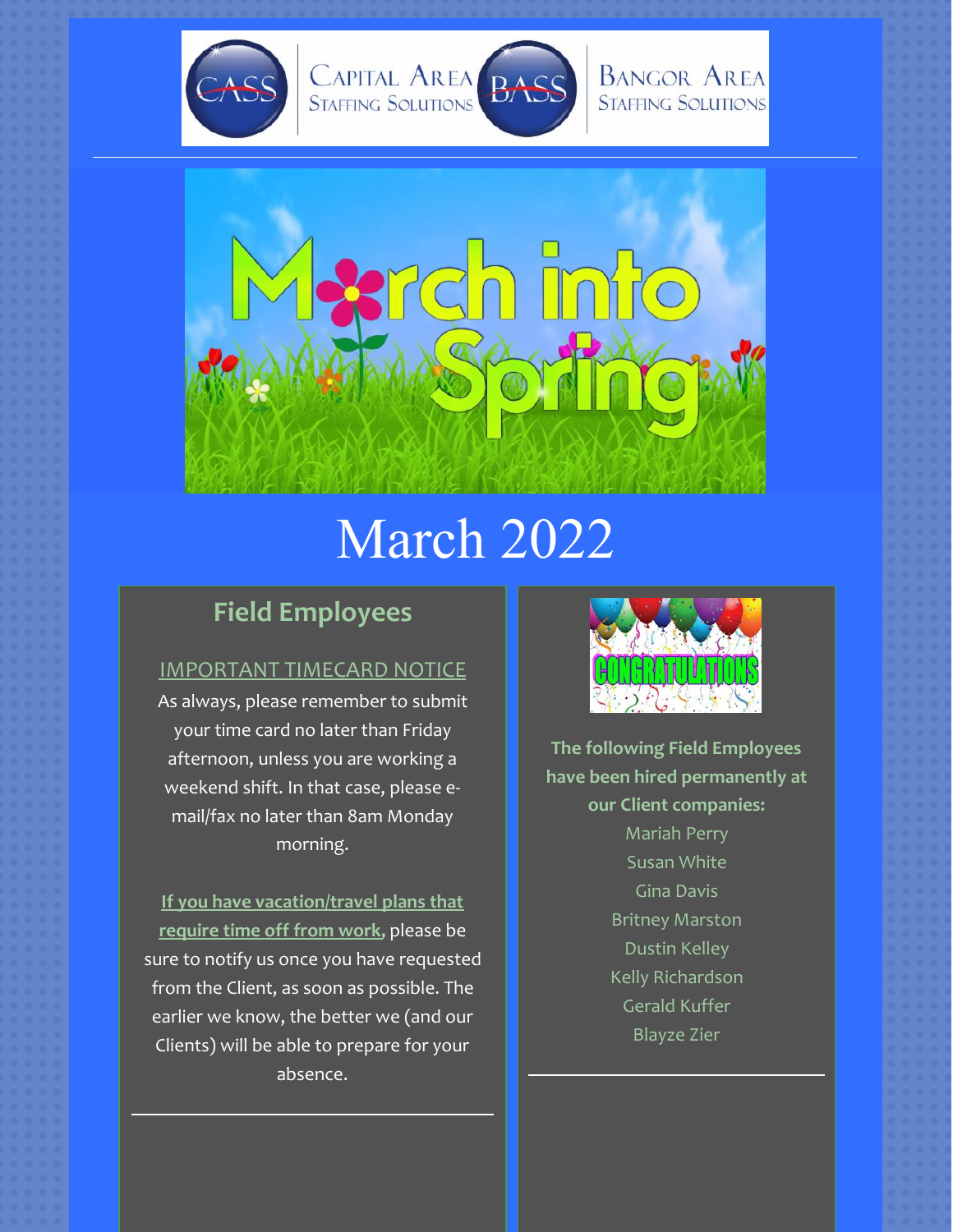

The brown buds thicken on the trees, Unbound, the free streams sing, As March leads forth across the leas The wild and windy spring. *–Elizabeth Akers Allen (1832–1911)*



## **We are Hiring!!**

Capital Area Staffing Solutions and Bangor Area Staffing Solutions have many CAREER opportunities available!

Do you know someone who is looking for a new opportunity? Please ask them to review the listings on our website and send their resume for consideration.

# March Dates and Fun Facts

- March 1 is [Mardi](https://www.almanac.com/content/when-mardi-gras) Gras (aka "Fat Tuesday" or Shrove Tuesday), which is the final feasting day before the Christian tradition of Lent begins on the following day, Ash Wednesday (March 2, 2022).
- March 7 is Clean [Monday](https://www.almanac.com/calendar/date/2022-03-07). Also called Pure Monday, this day marks the beginning of Great Lent for followers of the Eastern Orthodox Christian Church. This day is similar to Ash Wednesday of the Western Church.

I can't believe it's already time to put off my spring cleaning until next year.



somedcards

# **Crockpot (or Instant Pot) Corned Beef and Cabbage**

#### **From foodiecrush.com**



### **Ingredients:**

- 3 carrots , peeled and cut into 3-inch pieces
- 1 yellow onion , peeled and quartered
- 1/2 pound small potatoes, halved
- 1 corned beef brisket (about 3-4 pounds), plus pickling spice packet or 1 tablespoon pickling spice
- 28 to 12-ounce beers (I prefer ale or lagers)
- 6 sprigs fresh thyme
- 1/2 head cabbage, cut into 1 1/2-inch wedges
- $\bullet$  1/2 cup sour cream
- 3-4 tablespoons prepared horseradish , to taste **Instructions**

#### **To Cook in the Slow Cooker:**

- In a 5-to-6-quart slow cooker, place the carrots, onion and potatoes. Place corned beef, fat side up, on top of the vegetables and sprinkle with pickling spice. Pour the beers over the vegetables and brisket. Sprinkle with the sprigs of fresh thyme. Cover and cook on high until corned beef is tender, 5-6 hours or 10- 12 hours on low.
- Arrange cabbage over corned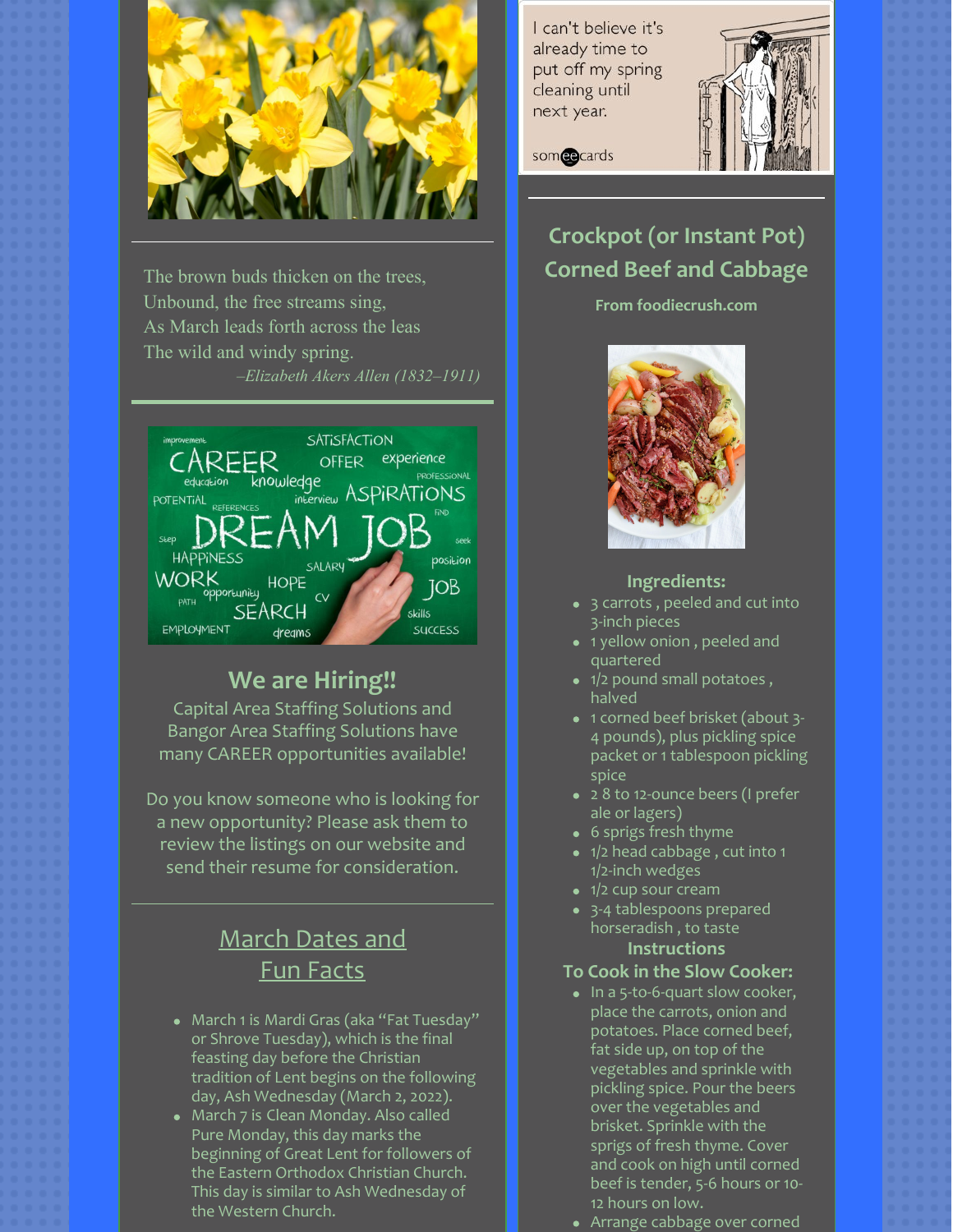- March 8 is International Women's Day, which is a day that not only celebrates the achievements of women and the progress made toward women's rights, but also brings attention to ongoing struggles for equality around the world.
- March 13 is the start of [Daylight](https://www.almanac.com/content/when-daylight-saving-time) Saving Time, which begins at 2:00 A.M. that day.
- [March](https://www.almanac.com/calendar/date/2022-03-15) 15 is the Ides of March! Legend surrounds this ill-fated day. Beware the Ides of March!
- March 17 is St. [Patrick's](https://www.almanac.com/content/st-patricks-day) Day. According to folklore, folks wear a shamrock on St. Patrick's Day because the saint used its three leaves to explain the Trinity.
- March 20 brings about the March [equinox—also](https://www.almanac.com/content/first-day-spring-vernal-equinox) called the vernal or spring equinox in the Northern Hemisphere marking the beginning of spring. In the Southern Hemisphere, this date marks the [autumnal](https://www.almanac.com/content/first-day-fall-autumnal-equinox) equinox and the beginning of fall. On this day, the Sun stands directly over Earth's equator.
- March 29-31 are known as the [Borrowing](https://www.almanac.com/calendar/date/2022-03-29) Days. According to lore, the last three days of March have a reputation for being stormy.

Source: Almanac.com



**I SAY LUCK IS WHEN AN OPPORTUNITY COMES ALONG AND YOU'RE** PREPARED FOR IT.

HAPPY **ST. PATRICK'S DAY!** 



## **5 Tips for an Efficient Job Search in 2022**

• Start early on in the year. If you're going to aim for a new job in 2022, it pays to start applying early on in the year.

beef, cover, and continue cooking until cabbage is tender, 45 min to 1 hour (or 1 1/2 to 2 hours on low). Thinly slice the corned beef against the grain and serve with the vegetables and cooking liquid with the horseradish sauce.

## **To Cook in the Instant Pot:**

- Cut the corned beef into 2-3 chunks so it cooks faster and more evenly. Add to the insert of a 6 quart Instant Pot with the fat cap up. Layer with the onion, spices, thyme and beer. Cook on HIGH pressure for 90 minutes then do a quick release.
- Add the potatoes, carrots and cabbage to the insert, close, and set to HIGH pressure for another 5 minutes. Natural release for 5 minutes, cut, and serve.

#### **For the Horseradish Sauce:**

Mix the sour cream and horseradish together in a small bowl. Refrigerate for up to 1 week.



## **March is National Nutrition Month**

This year's theme is Celebrate a World of Flavors. Understanding the multiplicity of cultures and celebrating flavors from around the world helps us to recognize and appreciate our diversity. The theme encourages us to be curious, enjoy our differences, and expand our

#### palettes.

## **Kick it off with 5 Tips to Boost Your Health:**

- 1. **Eat breakfast every day.** Studies have shown that eating a healthy breakfast can lead to better strength and endurance, sharper concentration and better problem-solving abilities.
- 2. **Plan as many home-cooked meals as you can.** They usually have fewer calories and cost less than typical meals eaten at